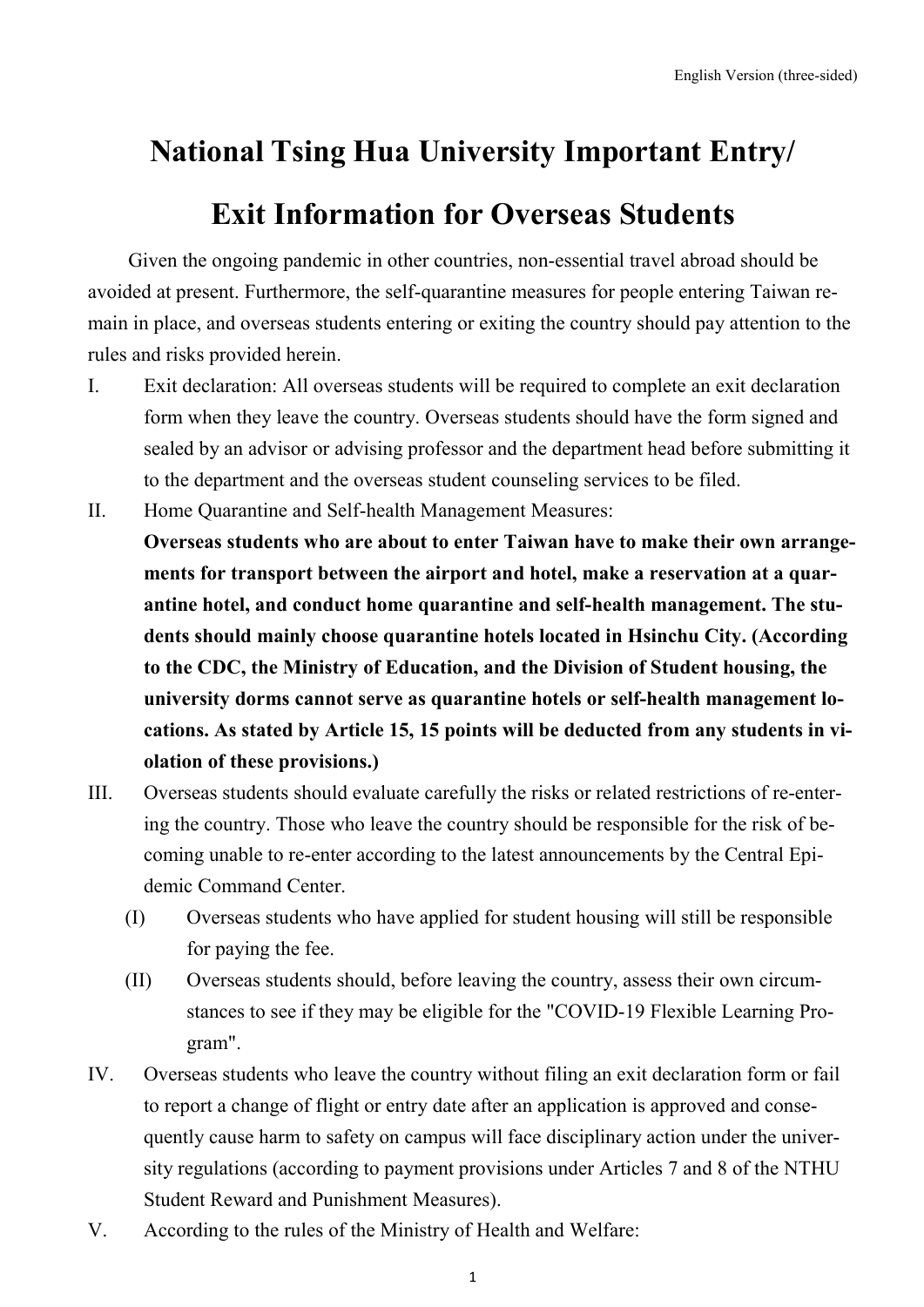- (I) All people entering the Republic of China or boarding a connecting flight in the Republic of China are required to provide a certificate of a negative COVID-19 RT-PCR test result issued specification days stated by CECC prior to boarding.
- (II) For overseas residents who are eligible for disease prevention compensation and have collected payments before, starting on March 17, 2020, disease prevention compensation will be canceled for those who go to Level 3 countries or regions on non-essential travel and then enter Taiwan.
- VI. Overseas students who obtained permission from the Ministry of Education (MOE) to enter Taiwan shall follow the University's arrangements to undergo a screening test after completing home quarantine. They should return to the quarantine hotel. In light of the impact of the epidemic, the hospital capacity, and the screening test procedure, the time required for screening test and the extra days needed to stay at the quarantine hotel shall be adjusted according to the announcements from the MOE and the Central Epidemic Command Center (CECC) and actual hospital capacity for screening. Moreover, students have to bear the relevant fees for screening test (including prolonged accommodation fee, screening test fee, registration fee, and transport fees between hospital, hotel and etc...), so please prepare sufficient amount of New Taiwan Dollars before coming to Taiwan.

(The space below is intentionally left blank)